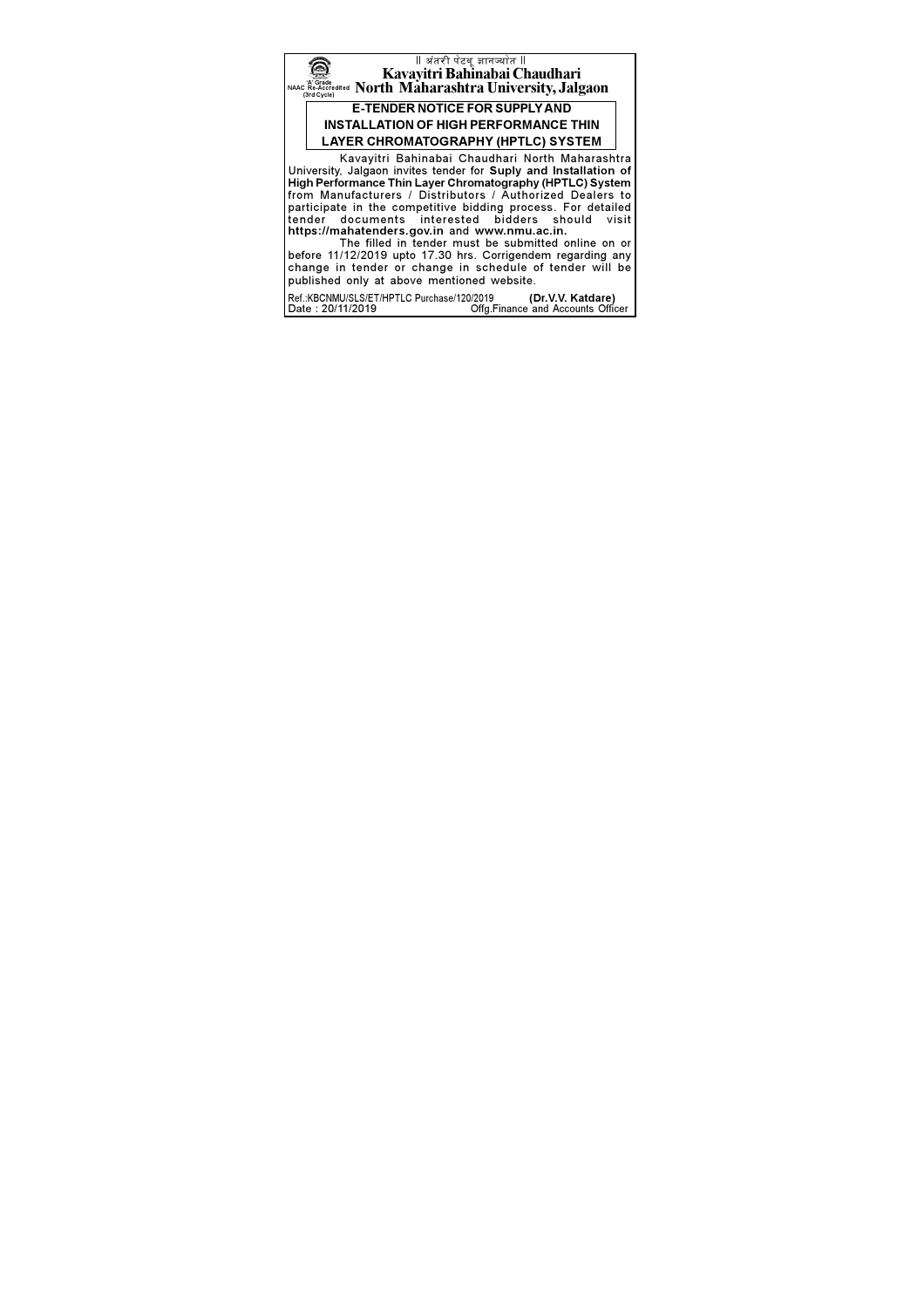अंतरी पेटवू ज्ञानज्योत ∥



कवयित्री बहिणाबाई चौधरी उत्तर महाराष्ट्र विद्यापीठ, जळगाव KavayitriBahinabai Chaudhari North Maharashtra University, Jalgaon

> <del>.<br>पुर्वीचे उत्तर महाराष्ट्र विद्यापीठ, जळगाव</del> **( लाईफसायन्सेस प्रशाळा)**

## POST BOX NO.80, UMAVINAGAR,

JALGAON- 425 001

Tel.No. (0257) 2257236 & 237

Fax No. (0257) 2258406

E-TENDER DOCUMENTS FOR SUPPLY AND

INSTALLATION OF HPTLC SYSTEM WITH NECESSARY

AND OPTIONAL ACCESSORIES REF :-KBCNMU/SLS/ET/HPTLC/120/2019

## **FOR MORE DETAILS VISIT**

**https://mahatenders.gov.in / www.nmu.ac.in**

Total Pages 01 to 14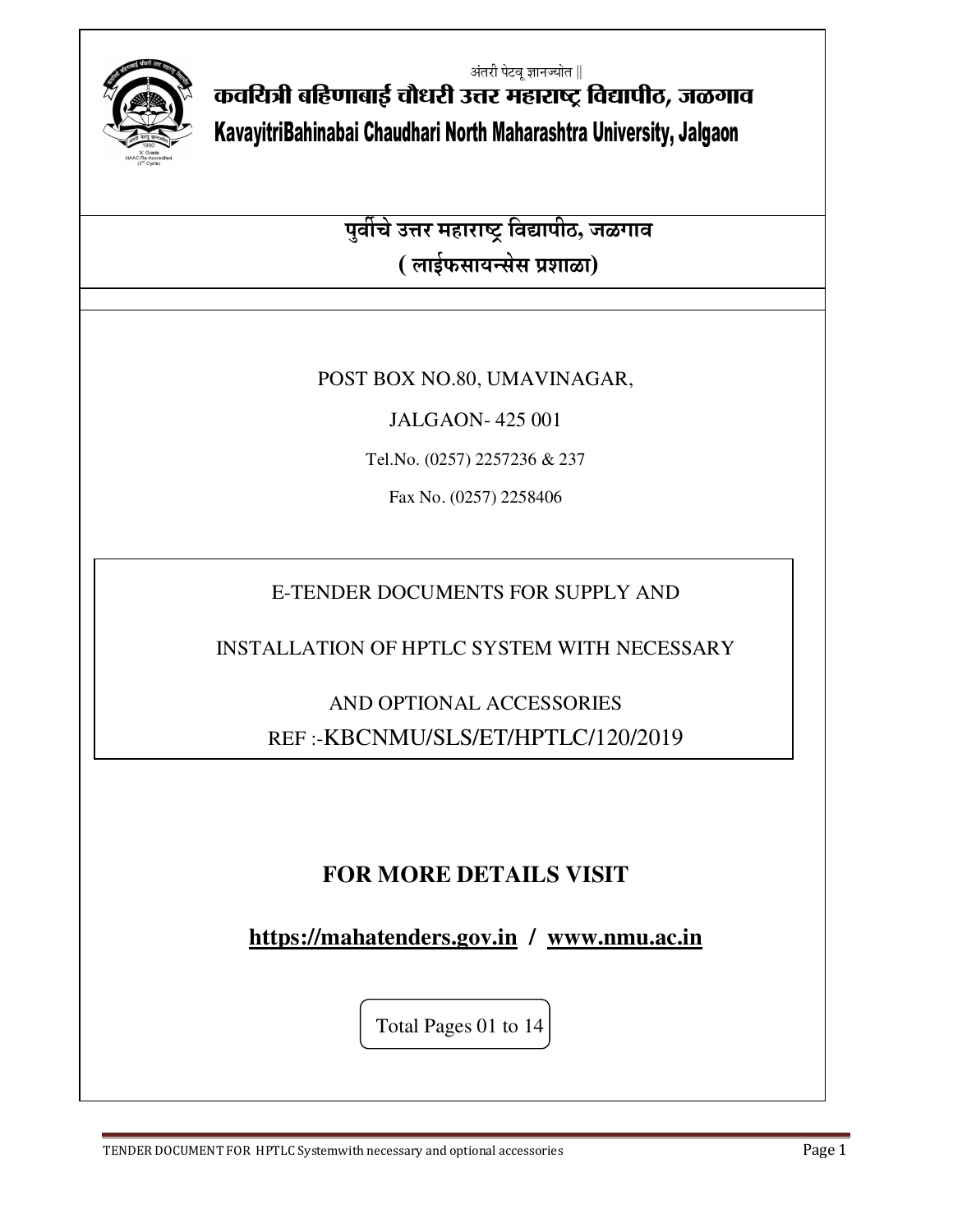

अंतरी पेटवू ज्ञानज्योत ∥ कवयित्री बहिणाबाई चौधरी उत्तर महाराष्ट्र विद्यापीठ, जळगाव KavayitriBahinabai Chaudhari North Maharashtra University, Jalgaon

> <u>पुर्वीचे उत्तर महाराष्ट्र विद्यापीठ, जळगाव</u> **( लाईफसायन्सेस प्रशाळा)**

# **INDEX**

E-TENDER FOR SUPPLY AND INSTALLATION OF HPTLC System with Necessary and Optional Accessories

| Sr.No. | <b>Details of Contents</b>                                                                 | Page No.     |
|--------|--------------------------------------------------------------------------------------------|--------------|
| 01     | Tender Schedule                                                                            | 03           |
| 02     | E-Tender Notice                                                                            | 04           |
| 03     | Instructions for filling of Tender                                                         | $05$ to $06$ |
| 04     | General Terms and Conditions of the tender                                                 | $07$ to $08$ |
| 05     | Information of the bidder (Annexure—A)                                                     | 09           |
| 06     | Certificate of Annual Turn Over (Annexure—B)                                               | 10           |
| 07     | Manufacturer Authorization letter (Annexure—C)                                             | 11           |
| 08     | Declaration regarding blacklisting / debarring<br>from taking Part in tender. (Annexure—D) | 12           |
| 09     | Comparative Chart Of Technical Specifications<br>Of Each Tendered Item (Annexure—E)        | 13           |
| 10     | Bidder's Declaration (Annexure-F)                                                          | 14           |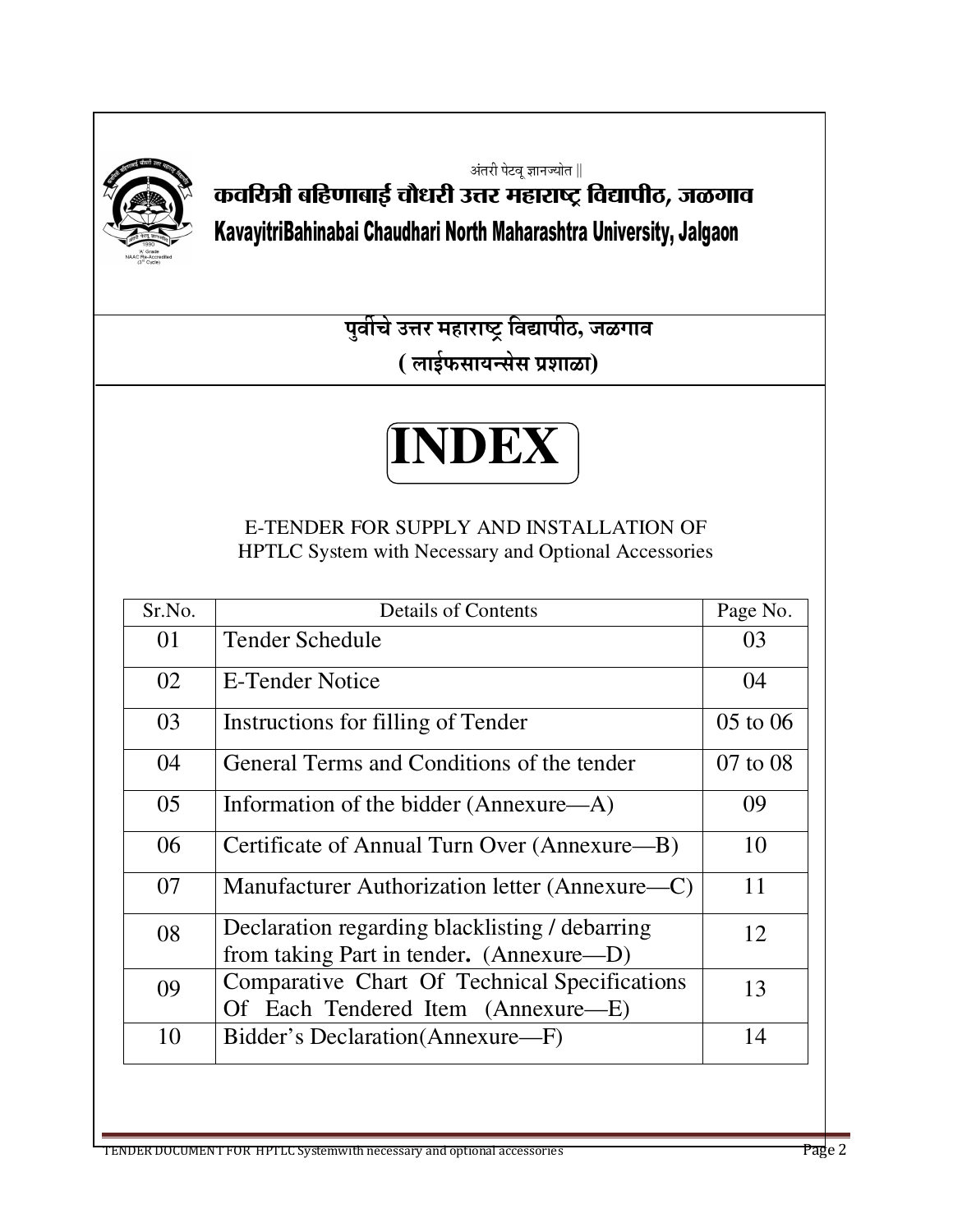# **Tender Schedule and Contact details**

| Sr. No. | <b>Key</b>            | <b>Days</b> of the Start date & time | End date and |
|---------|-----------------------|--------------------------------------|--------------|
|         | tender                |                                      | time         |
| 01      | <b>Tender Release</b> | 20/11/2019                           | 11/12/2019   |
|         |                       | 10.00 hrs.                           | 15.00hrs.    |
|         |                       |                                      |              |
| 02      | Tender<br>documents   | 10.00 hrs.<br>21/11/2019             | 11/12/2019   |
|         | downloading           |                                      | 15.00 hrs.   |
| 03      | Online submission     | 21/11/2019 10.00 hrs.                | 11/12/2019   |
|         |                       |                                      | 17.30 hrs.   |
| 04      | Technical Bid opening | 16/12/2019<br>16.00 hrs.             |              |
|         |                       | (If possible)                        |              |

## **Contact below if any query**

| Sr.No. | <b>Name of the Contact Person</b>                                                            | Mobile No.                 |
|--------|----------------------------------------------------------------------------------------------|----------------------------|
| 01     | SumitKatkar.<br>For any Information / difficulty<br>Regarding online submission of tender    | 7745827385<br>7843024910   |
| 02     | <b>Technical Query:</b><br>Prof. K. S. Vishwakarma                                           | 9422779455<br>0257-2257423 |
|        | Prof. V. L. Maheshwari                                                                       | 9422618769<br>0257-2257422 |
| 03     | Tender Enquiry (Finance Dept.)<br>ShriRavindra A. Patil,<br>Asst. Section Officer (Purchase) | 0257-2257236, 237          |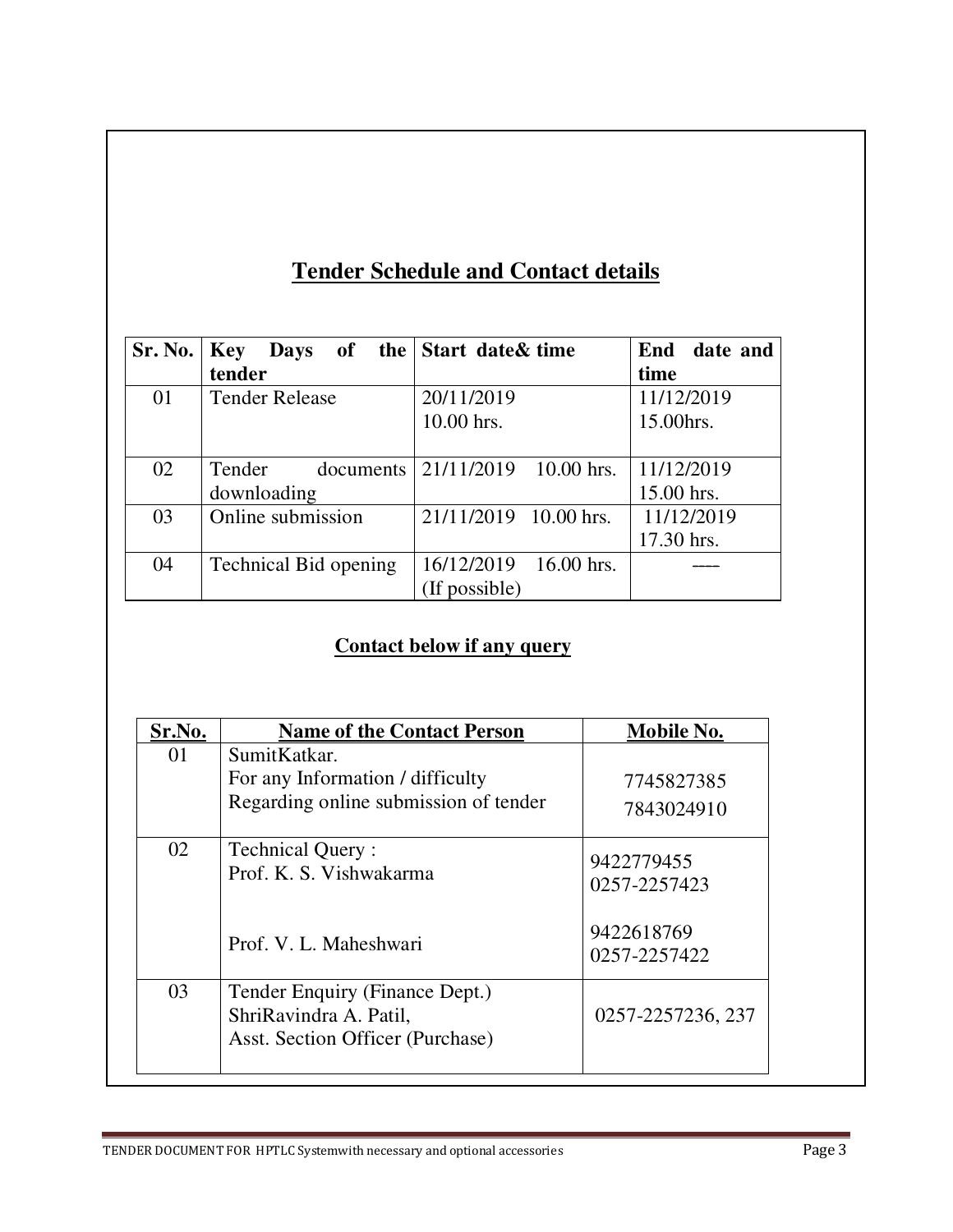

अंतरी पेटवू ज्ञानज्योत ∥

# कवयित्री बहिणाबाई चौधरी उत्तर महाराष्ट्र विद्यापीठ, जळगाव KavayitriBahinabai Chaudhari North Maharashtra University, Jalgaon

<u>पुर्वीचे उत्तर महाराष्ट्र विद्यापीठ, जळगाव</u> **( लाईफसायन्सेस प्रशाळा)** 

# **E-TENDER NOTICE**

## **E-TENDER FOR SUPPLY AND INSTALLATION OFHPTLC SYSTEM WITH NECESSARY ACCESSORIES AND OPTIONAL ACCESSORIES.** from Manufacturer /Authorized Dealers / Distributors and reputed supplier to participate in the competitive bidding process. For the detailed tender documents, interested bidder should visit https://mahatenders.gov.in and www.nmu.ac.in

 The filled in tender must be submitted online on or before **11/12/2019** up to 17.30 hrs. Any extension of tender, corrigendum or change in schedule will be published only on above mentioned websites.

REF: -KBCNMU/SLS/ET/HPTLC/120/2019

Date: 20/11/2019

## **( Dr. V. V. Katdare ) Offig. Finance and Accounts Officer**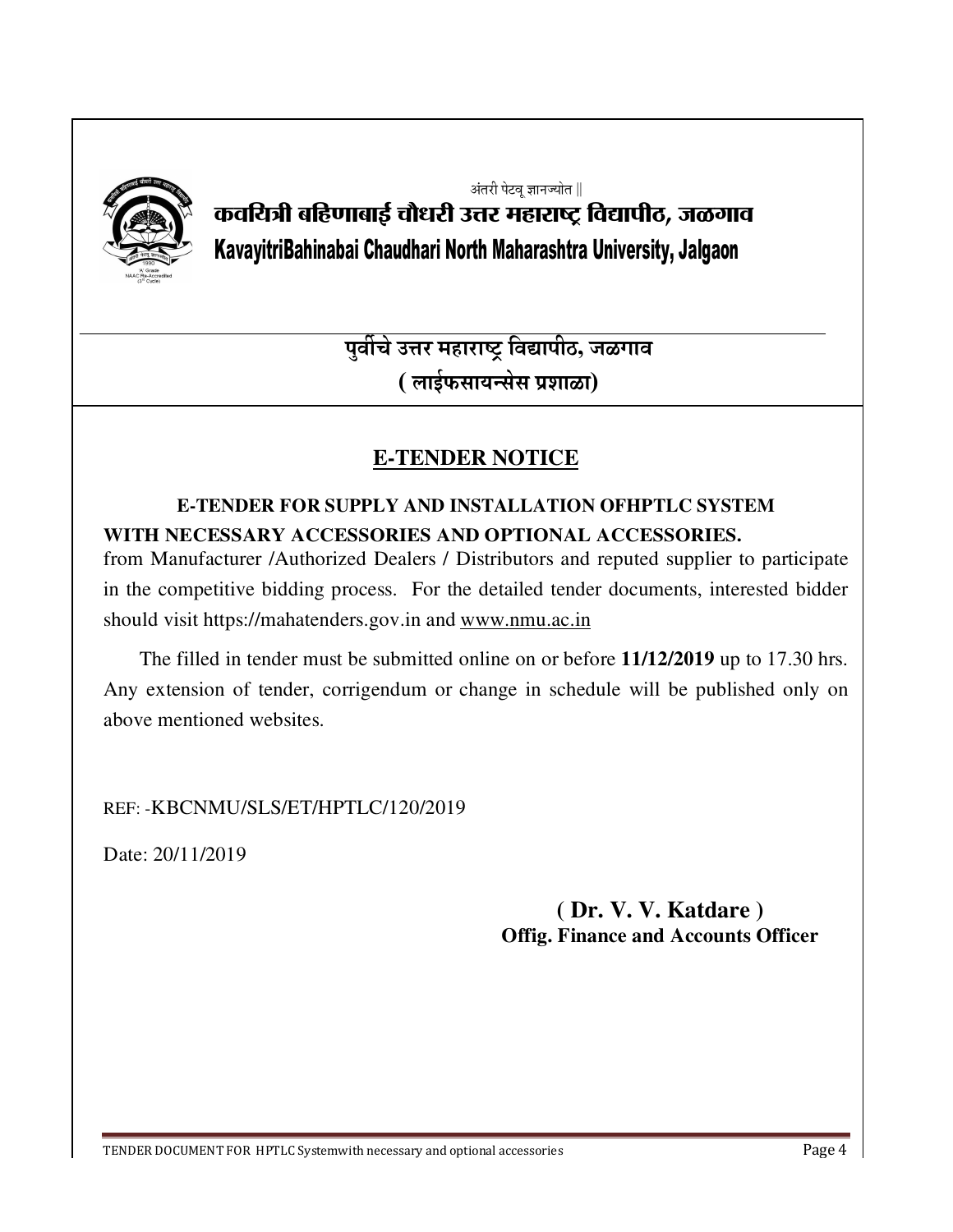## **Instructions for filling ofE-Tender**

The Finance and Accounts Officer, KBCNorth Maharashtra University, Jalgaon invites E-Tender for supply and installation of one No. of HPTLC System with necessary and optional accessoriesfrom Manufacturer/ Authorized Dealers / Distributors and reputed suppliers. The details in this regard are given below.

1. Procedure to submit the tender: All eligible/ interested tenderer are required to be enrolled on Portal https:\\mahatenders.gov.in before downloading tender documents and participate in etendering the vendors should submit online tender in two bid system i.e. Technical Bid and Commercial/ Financial Bid BOQ (**BOQ Rate quoted inclusive of all taxes)** 

 2.Technical Bid: The technical bid shall contain the following documents. The Bidder must scan the documents and upload all these documents online with first page in technical bid compulsorily. All the documents must be valid and self-attested by bidder.Non-submission of following requested documents may lead to rejection of offers.

| Sr.No.       | Name of Document                                                                                |  |  |
|--------------|-------------------------------------------------------------------------------------------------|--|--|
| $\mathbf I$  | Information of the bidder as per Annexure -A.                                                   |  |  |
|              | (The same should be submitted on letter head of bidder)                                         |  |  |
| $\mathbf{I}$ | Certificate of incorporation of company issued under the company act or by any other            |  |  |
|              | competent authority in case of proprietary / partnership firm etc.                              |  |  |
| III          | Copy of GST registration certificate                                                            |  |  |
| IV           | Copy of PAN card                                                                                |  |  |
| $\mathbf V$  | Copies of Income tax return filed during last three financial years(2016-17, 2017-18, 2018-19). |  |  |
| VI           | Copies of SSI / NSIC / MSME registration certificate. (In case of Exemption in payment          |  |  |
|              | of Tender Fees/EMD is claimed.) The related G.R./ circular must be uploaded                     |  |  |
| <b>VII</b>   | Proof of annual turnover for the last three financial year as per Annexure-B                    |  |  |
| <b>VIII</b>  | List of clients to whom the HPTLC system supplied mentioning the name, address,                 |  |  |
|              | Landline. No. / Mobile No. of the clients with quantity and date of supply. Two / Three         |  |  |
|              | Copies of supply/ work order should be uploaded.                                                |  |  |
| IX           | Authorization letter from OEM in case of bidder is authorized Dealer/Distributors of            |  |  |
|              | OEM. as per <b>Annexure -C</b>                                                                  |  |  |
| X            | An affidavit on stamp paper of Rs.100/- that the bidder has never been black listed by          |  |  |
|              | any government department / government undertaking /any other agency<br>as per                  |  |  |
|              | <b>Annexure-D</b>                                                                               |  |  |
| XI           | The comparative Chart of technical specifications of HPTLC system in the format as per          |  |  |
|              | Annexure-E                                                                                      |  |  |
| <b>XII</b>   | Bidder's Declaration on letter head (as per annexure -F)                                        |  |  |
| <b>XIII</b>  | Receipts of payment Cost of tender and earnest money deposit paid through Internet              |  |  |
|              | Banking                                                                                         |  |  |
| <b>XIV</b>   | Audited balance sheet and profit & Loss account of the company $\ell$ firm duly audited by      |  |  |
|              | Chartered Accountant for last there financial years. (2016-17,2017-18, 2018-19)                 |  |  |
| XV           | Technical Broucher / Catalogue of quoted model.                                                 |  |  |
| XVI          | Certificate for after Sale Service and support of minimum 05 years                              |  |  |
| <b>XVII</b>  | Full set of tender documents with seal and signature of bidder or his authorized                |  |  |
|              | representative on each page of the tender.                                                      |  |  |
|              |                                                                                                 |  |  |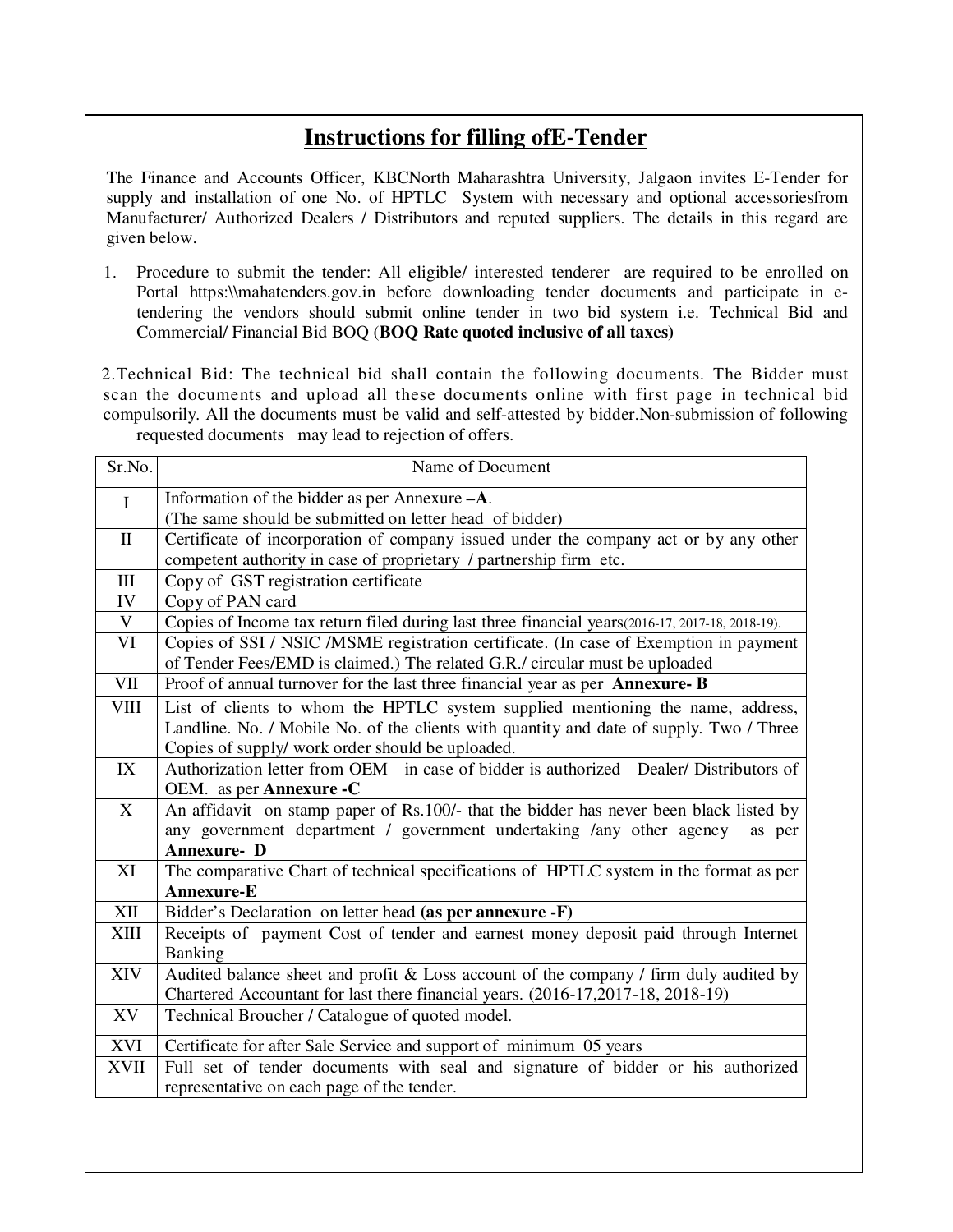- 3. Financial Bid:The tendering authority will first open the Technical Bid documents of all bidders and after scrutinizing these documents, will shortlist the Bidders who are eligible for Financial Bidding process. Otherwise the tender may be disqualified. Financial bid should be submitted online by vendor in the form of BOQ excel sheet given over www.mahatender.gov.in, the supplier shall fill up the column of rate per quantityoffered by him.
- 4. Bidder should have valid Digital Signature Certificate (DSC) obtained from anyCertifying Authorities.
- 5. The detail technical specificationsofone No. of HPTLC System with necessary and optional accessories are provided in the tender documents.
- 6. The Technical and Financial bid shall be submitted online as per the schedule.
- 7. Bidder may be invited for discussion in University, if needed/required.
- 8. The Bidders are strictly advised to follow the dates and times allocated to each stage. As indicated in the time schedule. All the online activities are time tracked and the Electronic Tendering System enforces time-locks that ensure that no activity or transaction can take place outside the Start and End Dates and Time of the Stage as defined in the tender schedule. At the sole discretion of the Tender Authority, the time schedule of the Tender stages may be extended.
- 9. University reserves the right for change in the number of items to be maintained in Schedule.
- 10. Rate to be quoted should be mentioned at item wise as provided in Schedule (BOQ) by the bidder, more over the rate should not be quoted anywhere else in the tender booklet as well as in the blank pages.
- 11. The university reserves the right to decide whether to open or not to open the commercial Bid of the supplier and no objection of any supplier shall be entertained on any ground whatsoever it may be regarding this.
- 12. No Bid shall be accepted without payment by online earnest money deposit and cost of Tender.
- 13. **The rate quoted in BOQ form should be inclusive of GST, freight, packing, forwarding, loading / unloading and installation and mounting of** HPTLC system**.**
- 14. The rate should be offered for only the item as mentioned in the Schedule.
- 15. The rates quoted for the quantity other than specification specified in the tender form shall not be considered for comparison of rate.
- 16. **Attach Technical detail of quoted model with catalogue.**
- 17. The University is not to bind to accept lowest tenders and reserve the right to accept/cancel any or all tenders without assigning any reason thereof.

## **( Dr. V. V. Katdare ) Offig. Finance and Accounts officer**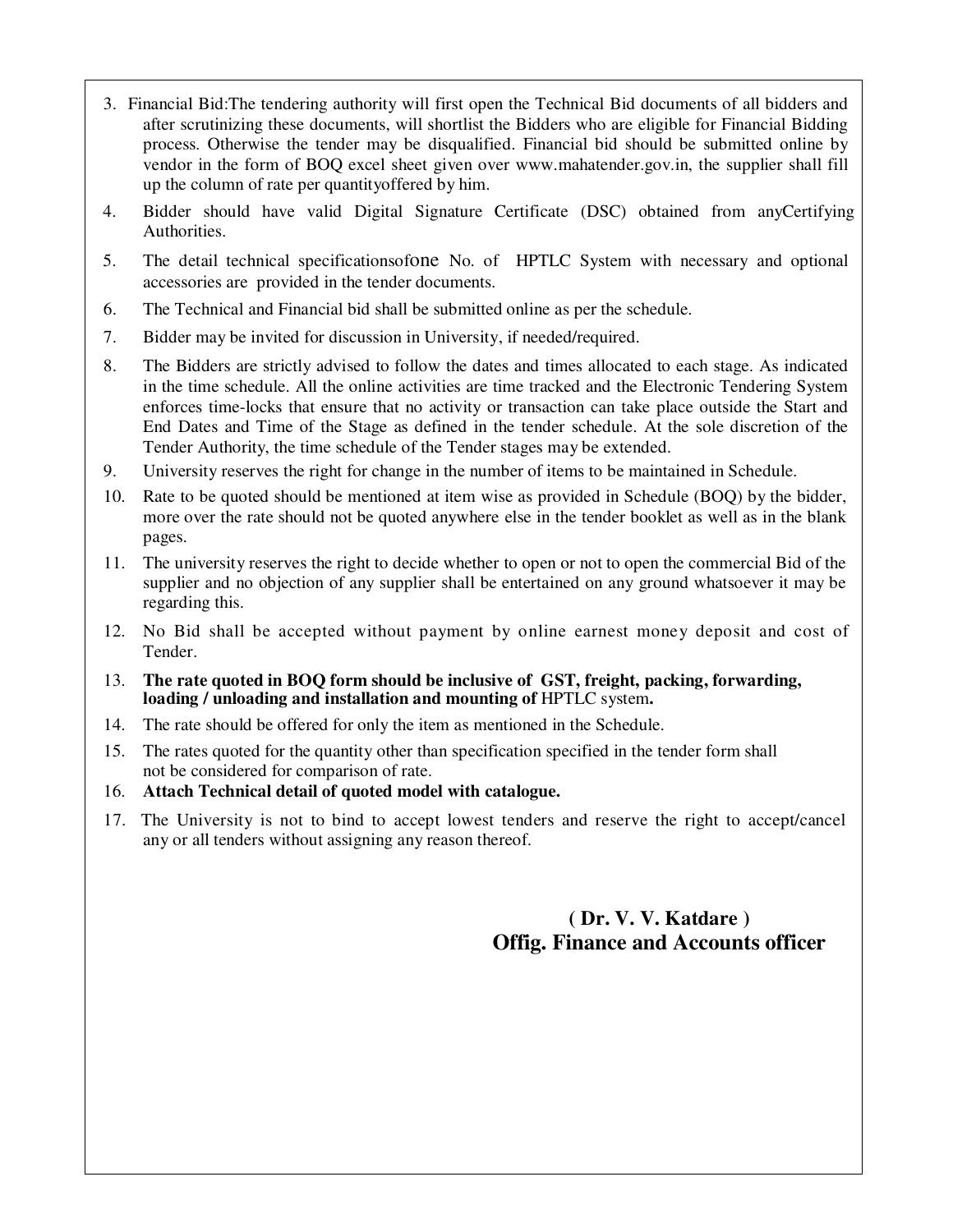# **-: General Terms and Conditions of the tender :-**

- **1)** The online tender is called from Manufacturer/ Authorized Dealers / Distributor / Reputed Supplier to supply and installation of one No. of HPTLC System with necessary and optional accessories.
- **2)** Bidder are compulsorily required to submit all documents online as mentioned in Annexure-A.If bidder fails to do so the financial bid of such bidder will not be considered opened.
- **3) Earnest Money Deposit & Cost of Tender:** Vendors are required to pay Rs.3,000/- (Rs.ThreeThousandonly) and Rs.50,000/- (Rs. Fifty thousand only) towards Tender Fee and EMD respectively through Net banking.

**4)** Security Deposit: The successful tenderer to whom the work/ supply / purchase order is given shall be required to deposit an amount equivalent to 5% of total value of work order (inclusive of all taxes, duties etc.) as security deposit within 7 days from the date of work order. The security deposit will not carry any interest which shall be refunded after supply and successful completion of the work. If the bidder fails to keep the security deposit, then the second lowest quoted bidder will be issued the similar purchase order or the University withholds the total authority for the necessary action to be taken.

Cancellation of work/ supply / purchase order: University reserves the right to cancel the work order in case tenderer fails to supply and installation of HPTLC System with necessary and optional accessorieswithin the stipulated time given in the work order. The University reserves the right to go for next lowest tenderer or other appropriate action will be taken.

If due to the above mentioned reason work order is cancelled, earnest money and security deposit shall be forfeited and also the tender may be allotted to the next lowest tender or the university reserves the right to take any other appropriate decision including legal action against the bidder to whom work order was given.

- **5)** The Bid E.M.D. will be forfeited :
	- a) If the bidder withdraws his bid during the period of bid validity specified in the bid.
	- b) In case of successful bidder, if the bidder
		- i) Fails to sign the contract/ agreement in accordance with the terms of the tender documents.
		- ii) Fails to furnish required performance security in accordance with the terms of tender document within the time frame specified by the client.
		- iii) Fails or refuses to honor his own quoted price for the product offer.
- **6)** The successful bidder is required to execute an agreement on Rs.100/- stamp paper for supply, installation and commissioning of the items as per the tender and cost of work order. The agreement should be registered with notary. The same should be submitted along with security deposit.
- **7)** Conditional tender shall not be accepted.
- **8)** F.O.R: -The rates quoted should be F.O.R the University Campus. The rate quoted by the bidder should be inclusive of GST, freight, forwarding, loading and unloading Insurance, Installation and mounting ofHPTLC systemetc.
- **9) Payment :**100% payment shall ordinarily be made within 30 days after satisfactory completion of work as per work order and report to this effect received from technical authority appointed by the University or concerned H.O.D.
- **10) Performance Bank Guarantee**: The Successful bidder will have to submit the performance Bank guarantee along with invoice equivalent to 5% of total value of invoice towards performance bank guarantee for the period of 60 days beyond warranty period.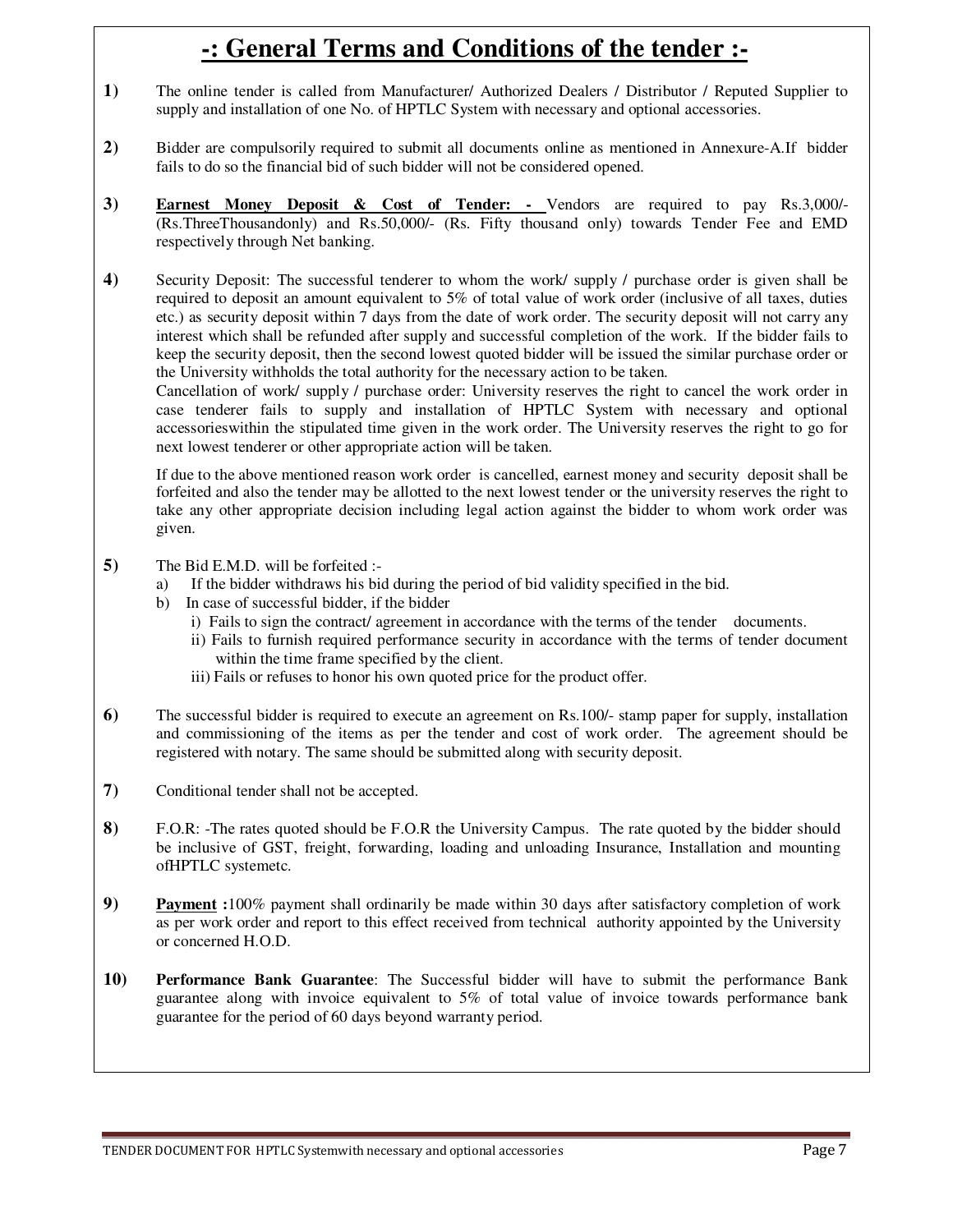- **11) Completion Period:** The supply as per purchase order should be completed within 4 to 6 weeks from the date of receipt of purchase order. If the bidder fails to complete the Installation within the period. The University will entitle to recover penalty as liquidated damages @ 0.5% of total value of invoice each week or parts thereof during which the delay of such stores delays subject to maximum in limit of 5%.
- **12)** After supply the tenderer should install and commission all the HPTLC system within stipulated time given in P.O. Delay beyond this period will attract penalty at the rate of 0.1% of the purchase order cost per day of delay subject to maximum 5% of the purchase order cost and it would be deducted from subsequent payment. The university reserve the right, without liability, to cancel the order in such cases and it will be free to place order on any other party.
- **13)** HPTLCSystem covered in this tender may be inspected and tested by the university technical committee if deemed necessary by the university, the successful tenderer shall provide without charge, all reasonable facilities and assistance for such inspection and test.
- **14)** Assignment / subcontracting / sublet : The tender shall not assign the order received any rights under this tender or to become due hereunder, neither delegated nor subcontracted sublet any obligations or work hereunder without the prior written consent of the University.
- **15)** KBCNorth Maharashtra University, Jalgaon is not bound to accept the lowest tender and reserves the right to accept any tender or to reject any or all tenders without assigning any reasons whatsoever.
- **16)** Tenderer must submit cost of tender documents and EMD only through 'INTERNET BANKING'
- **17) Warranty: -** The bidder should clearly mention the period of standard warrantyof HPTLC system.
- **18) Safety & Security: -** Safety & Security of all the equipment material shall be responsibility of the vendor till the completion of work as per purchase order.
- **19)** Only online tender submitted through Government of Maharashtra portal for e-procurement will be consider. (**https://mahatenders.gov.in** )
- **20)** Tender offer must be valid for a period of minimum 120 days from the date of opening of commercial / financial bid. Any offer failing short of the validity period is liable for rejection.
- **21) Jurisdiction:** The courts at Jalgaon alone will have the jurisdiction to try any Matter, dispute or reference between parties arising out of this tender / contract. It is specifically agreed that no court outside and other than Jalgaon court shall have Jurisdiction in the matter.
- **22)** The University reserves the right to Offer should be complete in all respect. Incomplete offers would not be entertained.
- **23)** The University reserves the right to delete/ increase/ decrease items from the schedule of requirement specified in the tender and accept or reject any or all the tenders from any or all the parties without assigning reason thereof.
- **24) Installation and Commissioning:** HPTLCsystemmust be installed and commissioned at **theSchool of Life Sciences,KBCNMU Jalgaon**. The required inverter input and output cables should be provided.
- **25)** The bidder are requested to mention the annual turnover.

#### ( **Dr. V. V. Katdare ) Offig. Finance and Accounts Officer**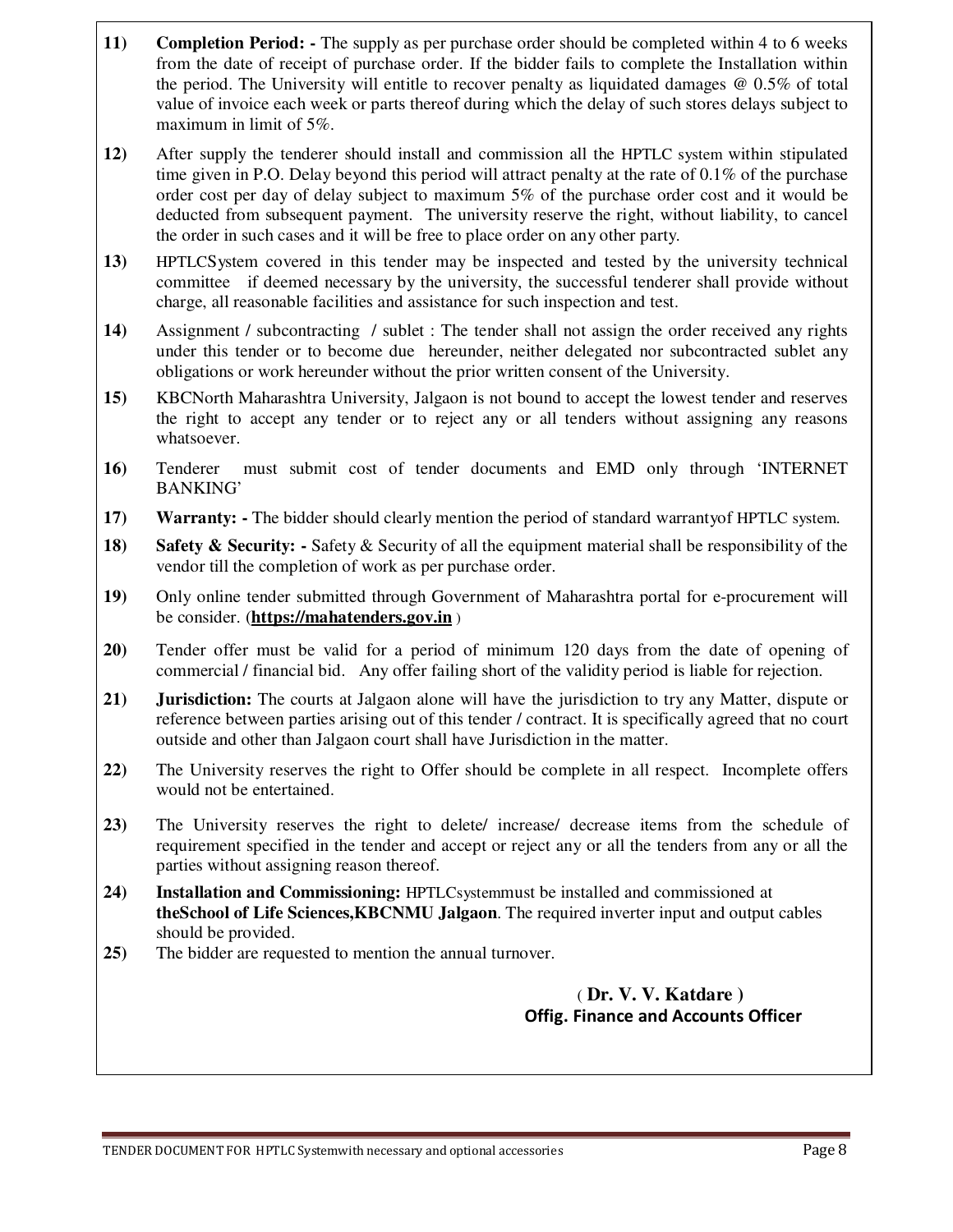| Annexure |  |
|----------|--|
|          |  |

## **Information of the Bidder**

| Sr.<br>No.     | Particular                                                                                                                                                                     |  |
|----------------|--------------------------------------------------------------------------------------------------------------------------------------------------------------------------------|--|
| $\mathbf{1}$   | Name of the Company/ Organization/firm                                                                                                                                         |  |
| $\overline{2}$ | Registered office Address, Telephone no., and E-<br>mail ID                                                                                                                    |  |
| 3              | Correspondence / Contact Address. Details of<br>contact person name, designation, address, mobile<br>no & e-mail ID.                                                           |  |
| $\overline{4}$ | Type of the Organization /(Proprietary / Partnership/<br>Pvt. Ltd./PSU/Govt./Public Ltd) certified copy in<br>respect of registration must be enclosed                         |  |
| 5              | Year of establishment and Experience in business<br>(In number of years)                                                                                                       |  |
| 6              | <b>Annual Turnover</b><br>2016-17<br>2017-18<br>2018-19<br>(Certified copies of Annual Statement of Accounts<br>i.e. Balance sheet & Profit Loss Account must be<br>uploading) |  |
| $\tau$         | GST Registration No.                                                                                                                                                           |  |
| 8              | PAN Card No.                                                                                                                                                                   |  |
| 9              | Details of Bank – Name of Bank<br>Name of Account<br>Type of Account<br><b>Account Number</b><br><b>IFSC Code</b><br><b>MICR Code</b>                                          |  |
| 10             | Capacity in which the bidder has signed the bid                                                                                                                                |  |
|                |                                                                                                                                                                                |  |

**Signature & Seal of the Bidder**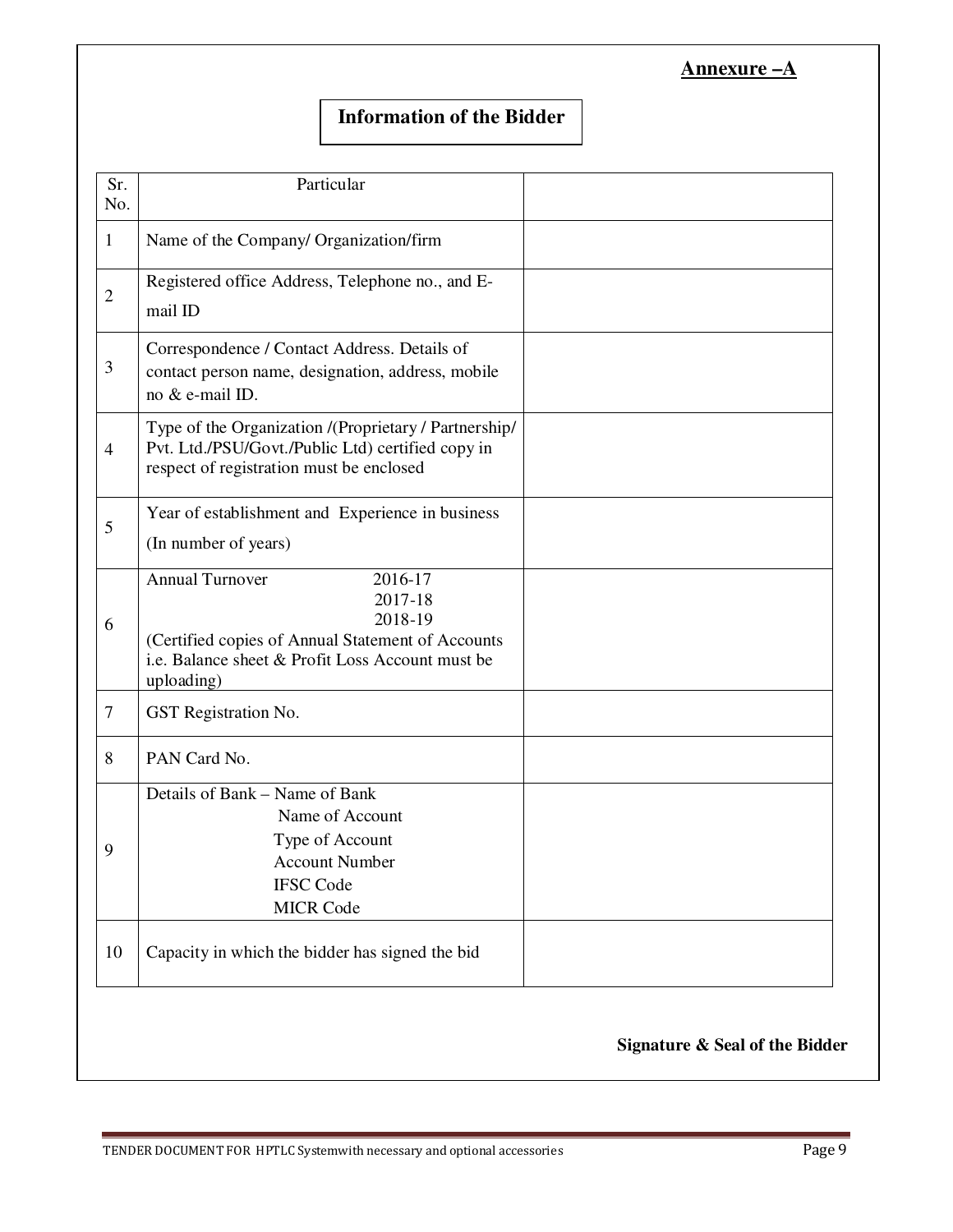## **Annexure –B**

## Certificate of Annual Turn Over

| Sr. No. | Financial year | Annual turnover<br>$(In$ Lac $)$ |
|---------|----------------|----------------------------------|
|         | 2016-17        |                                  |
|         | 2017-18        |                                  |
|         | 2018-19        |                                  |

Seal & Signature of the Seal & Signature of the Seal & Signature of the Chartered Accountants

bidder authorized representative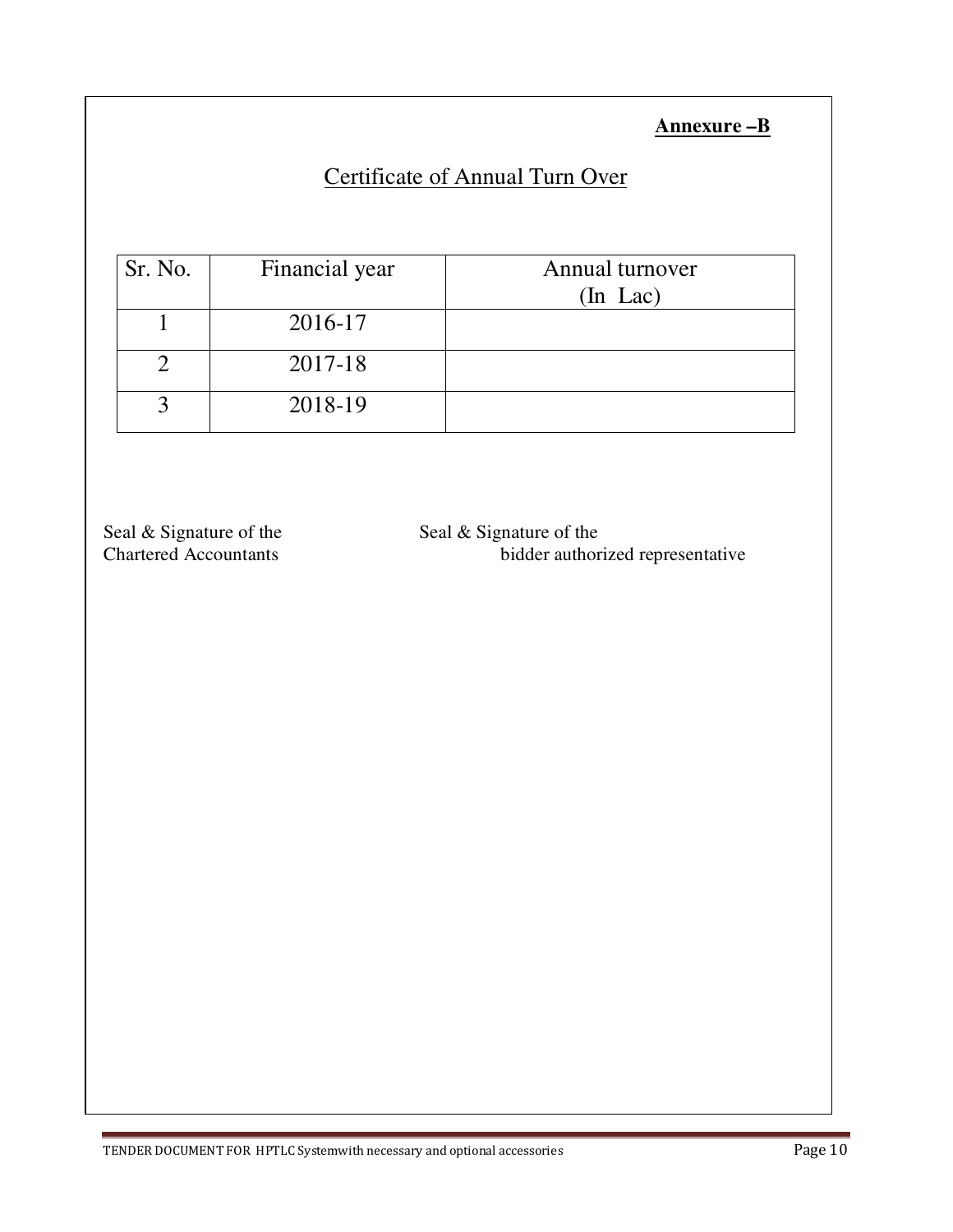#### **Annexure –C**

#### **Manufacturers Authorization Form**

Ref.No./Outward No. Date: / /2019

To, The Finance & Accounts officers, Post Box No.80, Umavinagar, KBC NMU, Jalgaon.

> Subject :- Authorization letter for tender for supply and installation of one No. of HPTLC System with necessary and optional accessories.

Ref.No. : KBCNMU/SLS/ET/HPTLC/120/2019

Dear Sir,

This is with reference to above subject of supply and installation of one No. of HPTLC system with necessary and optional accessoriesfor your University. We would like to authorize M/s. -------------------------------- who is a business associate / partner of OEM/ authorized distributors /authorized dealers in India to participate in the above tender and execute the same if awarded.

 We here by extended our full support as per terms and conditions of the tender and the contract for the services offered against this invitation for tender offered by the M/s. We here by commit to the tender terms and

conditions and will not withdraw our commitment during the process and or during the period of contract.

Thanking you,

Yours faithfully,

 Name of the company and seal Name, Signature and Designation Of the person

(The above authorization letter must be submitted on letter head of the company and to be signed by only by authorized / competent authority)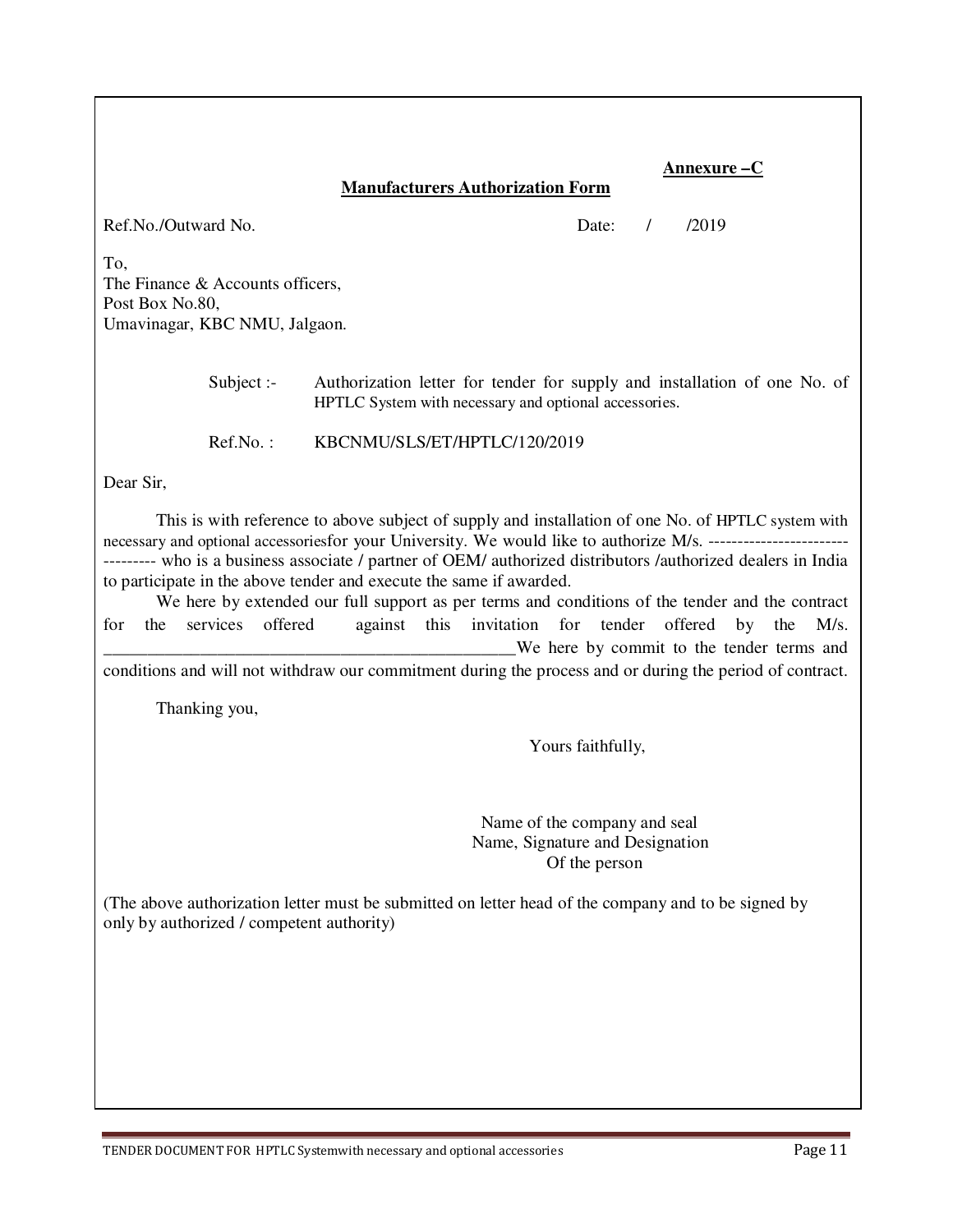#### **Annexure –D**

#### **DECLARATION REGARDING BLACKLISTING / DEBARRING FOR TAKING PART IN TENDER.**

## **(To be executed & attested by Public Notary / Executive Magistrate on Rs.100/- non judicial Stamp paper by the bidder)**

I / We \_\_\_\_\_\_\_\_\_\_\_\_\_\_\_\_\_\_\_\_\_\_\_\_ Manufacture / Partner(s)/ Authorized Distributor /agent of M/S. Letter that the firm/company namely M/s. ---------------------------------------- has not been blacklisted or debarred in the past by Union / State Government or by any other organization from taking part in tenders in India.

#### Or

|                                                   | I / We _______________________ Manufacture / Partner(s)/ Authorized Distributor /                    |
|---------------------------------------------------|------------------------------------------------------------------------------------------------------|
|                                                   |                                                                                                      |
|                                                   |                                                                                                      |
|                                                   | Government or any Organization from taking part in tenders for a period of _________________________ |
|                                                   |                                                                                                      |
| firm/company is entitled to take part in tenders. |                                                                                                      |

In case the above information found false I / we are fully aware that the tender/ contract will be rejected/cancelled by University and EMD / SD shall be forfeited. In addition to the above University will not be responsible to pay the bills for any completed / partially completed work.

#### DEPONENT

Name

Address \_\_\_\_\_\_\_\_\_\_\_\_\_\_\_\_\_\_

Attested:

(Public Notary / Executive Magistrate)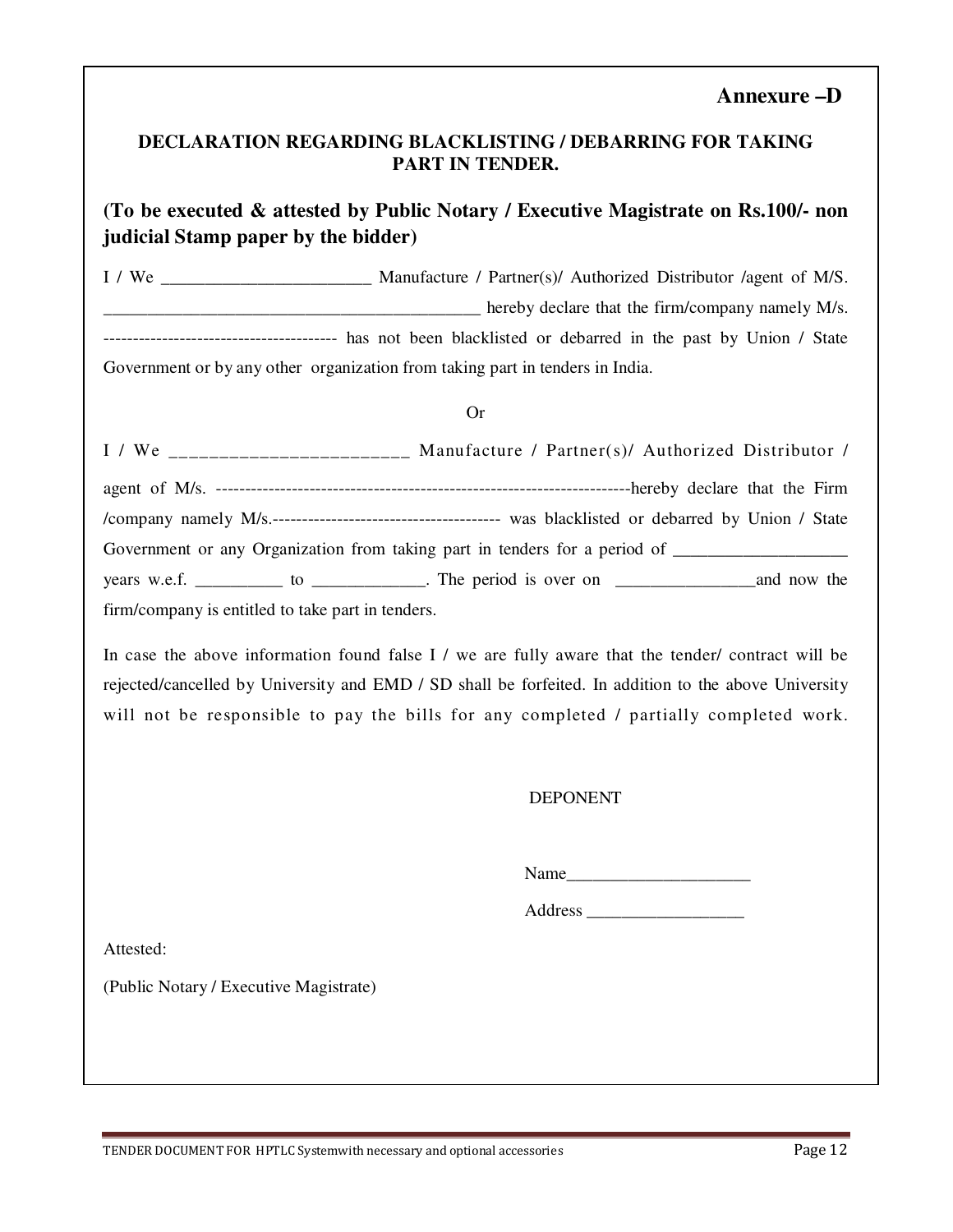#### **Annexure – E**

#### **COMPARATIVE CHART OF TECHNICAL SPECIFICATIONS OFHPTLC SYSTEM WITH NECESSARY AND OPTIONAL ACCESSORIES**

|     | NECESSART AND OF HONAL ACCESSORIES                       |                              |             |  |
|-----|----------------------------------------------------------|------------------------------|-------------|--|
| Sr. | Specifications of tendered item                          | Specification offered by the | Make, Model |  |
| No. | As per tender                                            | bidder                       | No. $\&$    |  |
|     |                                                          |                              | Warranty    |  |
| 01  | Planar Chromatography System Manager-                    |                              |             |  |
|     | Software to control, interlink, documentation of         |                              |             |  |
|     | HPTLC analysis by linking all electronic                 |                              |             |  |
|     | instruments. Single keyboard control. Windows            |                              |             |  |
|     | based, built in tutorials, full method                   |                              |             |  |
|     | documentation. Latest version.                           |                              |             |  |
| 02. | Semiautomatic Sample Applicator- Spray on, 4             |                              |             |  |
|     | pattern/mode applicator. Stand alone or System           |                              |             |  |
|     | Manager Control.                                         |                              |             |  |
| 03. | Chromatogram Development Chambers/                       |                              |             |  |
|     | Device - Twin Trough Chamber for 20 x 20 cm              |                              |             |  |
|     | plates, $20 \times 10$ cm. plates and $10 \times 10$ cm. |                              |             |  |
|     | plates.                                                  |                              |             |  |
| 04. | Post Chromatography Visualization/                       |                              |             |  |
|     | Derivatization- UV Cabinet with two                      |                              |             |  |
|     | illumination modes: 254nm and 366nm with                 |                              |             |  |
|     |                                                          |                              |             |  |
|     | operator safety.                                         |                              |             |  |
| 05. | Dip Tank with lid- Dipping chamber for post              |                              |             |  |
|     | chromatography derivatization and uniform                |                              |             |  |
|     | derivatization for quantitation.                         |                              |             |  |
| 06. | TLC/HPTLC Scanner with data Evaluation -                 |                              |             |  |
|     | Software controlled densitometric evaluation of          |                              |             |  |
|     | Thin Layer Chromatograms. All                            |                              |             |  |
|     | consumable/spares for smooth running of the              |                              |             |  |
|     | system. Auto calculation of data, computer               |                              |             |  |
|     | generated random no. for each report.                    |                              |             |  |
| 07. | Image Documentation System (Optional)-                   |                              |             |  |
|     | High resolution, ultrasensitive true colour              |                              |             |  |
|     | capture CCD camera and system for photo                  |                              |             |  |
|     | documentation of TLC/HPTLC plates                        |                              |             |  |
|     | Automatic software controlled operation. Auto            |                              |             |  |
|     | image optimization, digital image evaluation,            |                              |             |  |
|     | Proper storage of the image and analysis of the          |                              |             |  |
|     | image with printable format in colour laser jet          |                              |             |  |
|     | printer, Image comparison image enhancer.                |                              |             |  |
| 08. | Automatic Sample Application Device                      |                              |             |  |
|     | (Optional)- Automatic sample applicator                  |                              |             |  |
|     | suitable for routine analysis. Application of            |                              |             |  |
|     | sample as spots, bands or rectangles. All                |                              |             |  |
|     | consumable/spares of Automatic TLC sampler               |                              |             |  |
|     | for smooth running of the system.                        |                              |             |  |

Note :

1) Make, Model No. & Warranty of HPTLC system must be specified by the bidder in Annexure E.

2) The HPTLC system should also Work on Generators of University.

3) Warranty of HPTLC System -5 year.

Note: - The above chart should be submitted on letter head of the bidder after filling blank column of the above chart.

Date : / /2019 Signature and Seal of the bidder